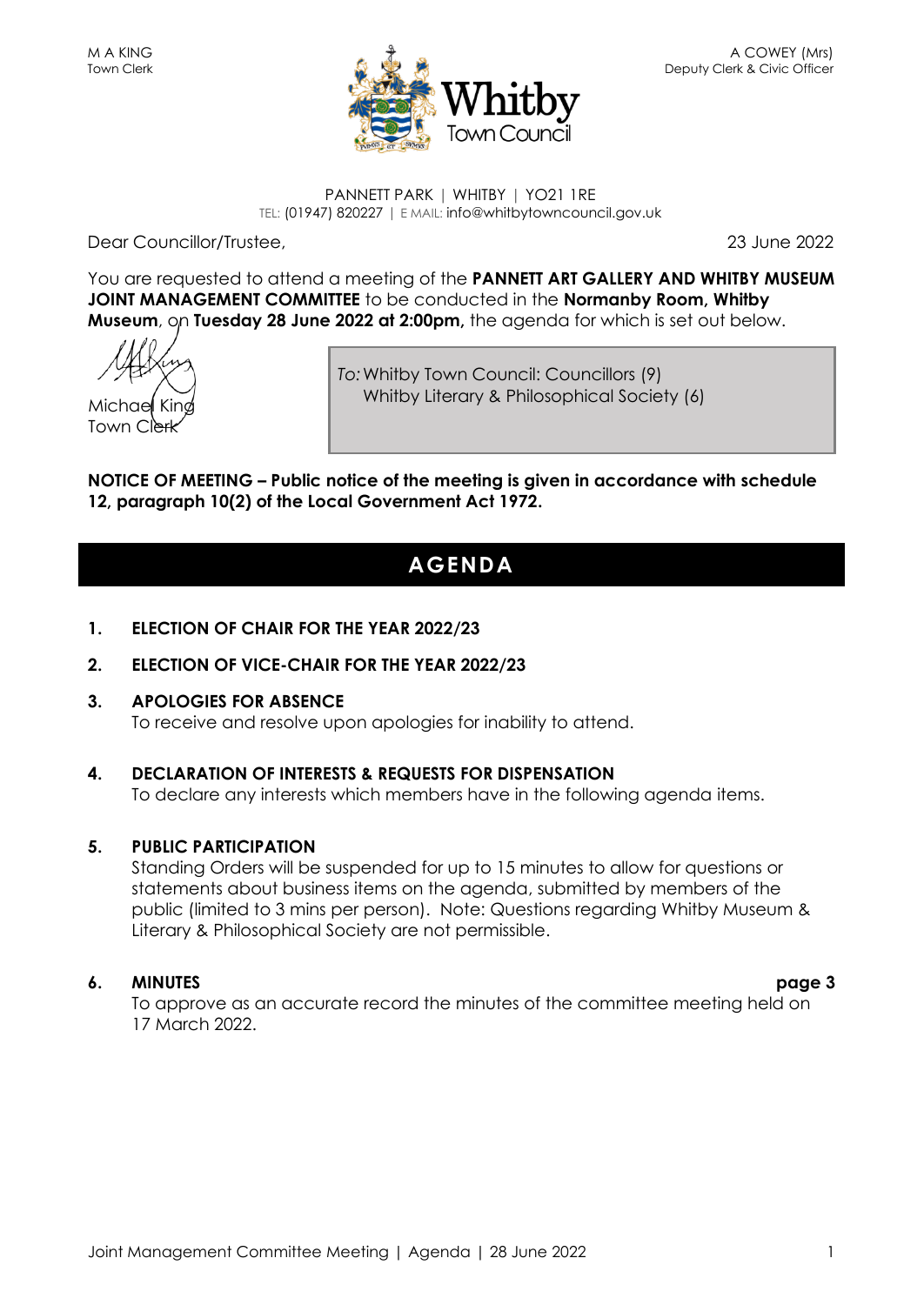### **7. PROCEDURAL REVIEW page 7**

- **a. Terms of Reference of the Committee.**
- **b. Delegation Arrangements to Employees**
- **c. Adoption of Appropriate Standing Orders, Policies and Procedures Relating to the Functions of the Committee**

The attached Terms of Reference (as approved September 2021) are presented for consideration under Items 7a and 7b. Standing Orders Policies and Procedures are those approved and adopted by Whitby Town Council at its meeting 17 May 2022.

#### **8. ANTICIPATED COMMITTEE WORKLOAD FOR THE COMING YEAR**

Members are requested to consider the workload of the Committee under the following headings:

- a. Day-to-day Operational Improvements
- b. Potential for External Grant Programmes, Investment and Development
- c. Repairs and Maintenance (11, below).

It should be noted that future meetings of the JMC will be held on 27 September, 13 December and 14 March 2023

|     | <b>CORRESPONDENCE FROM THE CHAIR OF THE WLPS</b> | page 11 |
|-----|--------------------------------------------------|---------|
|     | 10. BUILDING MAINTENANCE EXPENDITURE 2020/22     | page 13 |
| 11. | <b>REPORT ON OTHER PROPERTY MATTERS</b>          | page 15 |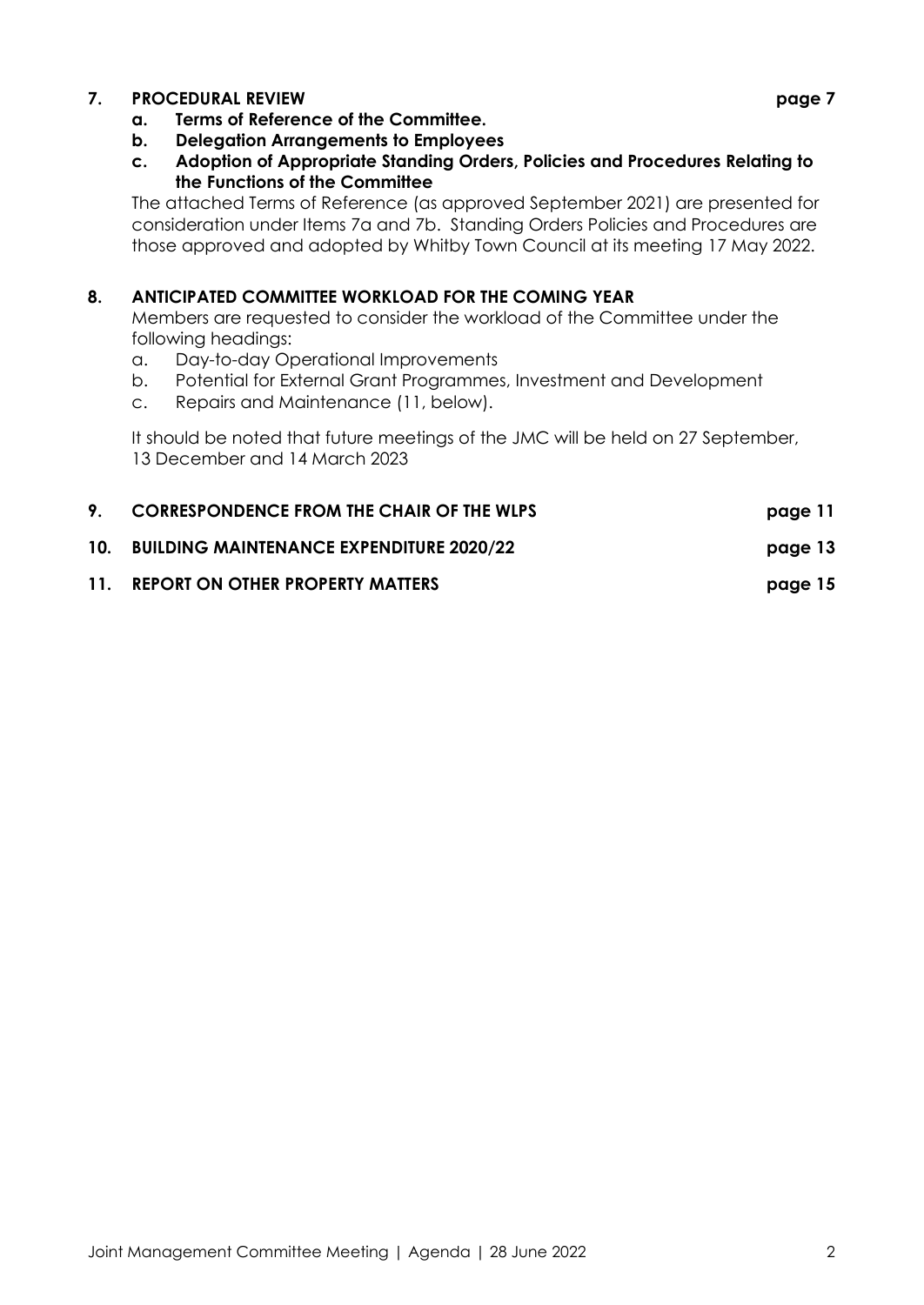# **WHITBY TOWN COUNCIL**

Minutes of the meeting of the **Pannett Art Gallery and Whitby Museum Joint Management Committee** held on **Thursday 17 March 2022 at 1:00pm** in the Normanby Room, Whitby Museum.

- **Present** Whitby Town Council: Councillors Mrs A Brown, Mrs H R Coughlan, R Dalrymple (Chair), G Goodberry, G Jackson, A Jones (sub), J Nock, and Mrs N L Wilson; Whitby Literary & Philosophical Society: Ms S Booth, Mrs W Price, C Pyrah, Mrs A Roberts. Mrs H Wright (sub)
- **Also:** Michael King, Town Clerk, Helen Berry, PAG Curator.

**NOTICE OF MEETING – Public Notice of the Meeting was given in accordance with Schedule 12, paragraph 10 (2) of the Local Government Act 1972.**

### **JMC220/22 APOLOGIES**

Received from Mrs D Gilroy and Councillor Mrs L Wild. (It was noted that C Pyrah had replaced S Barnard as a Lit & Phil nominee.

**JMC221/22 DECLARATION(S) OF INTEREST & REQUEST FOR DISPENSATION** None.

**STANDING ORDERS SUSPENDED** 

**JMC222/22 PUBLIC PARTICIPATION SESSION** No public participation.

## **STANDING ORDERS REINSTATED**

**JMC223/22 MINUTES**

**MOVED** by Councillor J Nock, seconded by Councillor Mrs N Wilson and

**RESOLVED** unanimously that the minutes of the Joint Management Committee held on 30 September 2021 having been circulated be taken as read and signed as a correct record subject to the minor attendance amendments.

# **JMC224/22 NEW WHITBY MUSEUM MAIN ENTRANCE PROPOSAL**

The Town Clerk reported the response of the Pannett Art Gallery and Whitby Museum Trust and the Pannett Park Trust to the proposals referred from the meeting held on 30 September 2021.

**MOVED** by Councillor J Nock, seconded by Councillor G Jackson and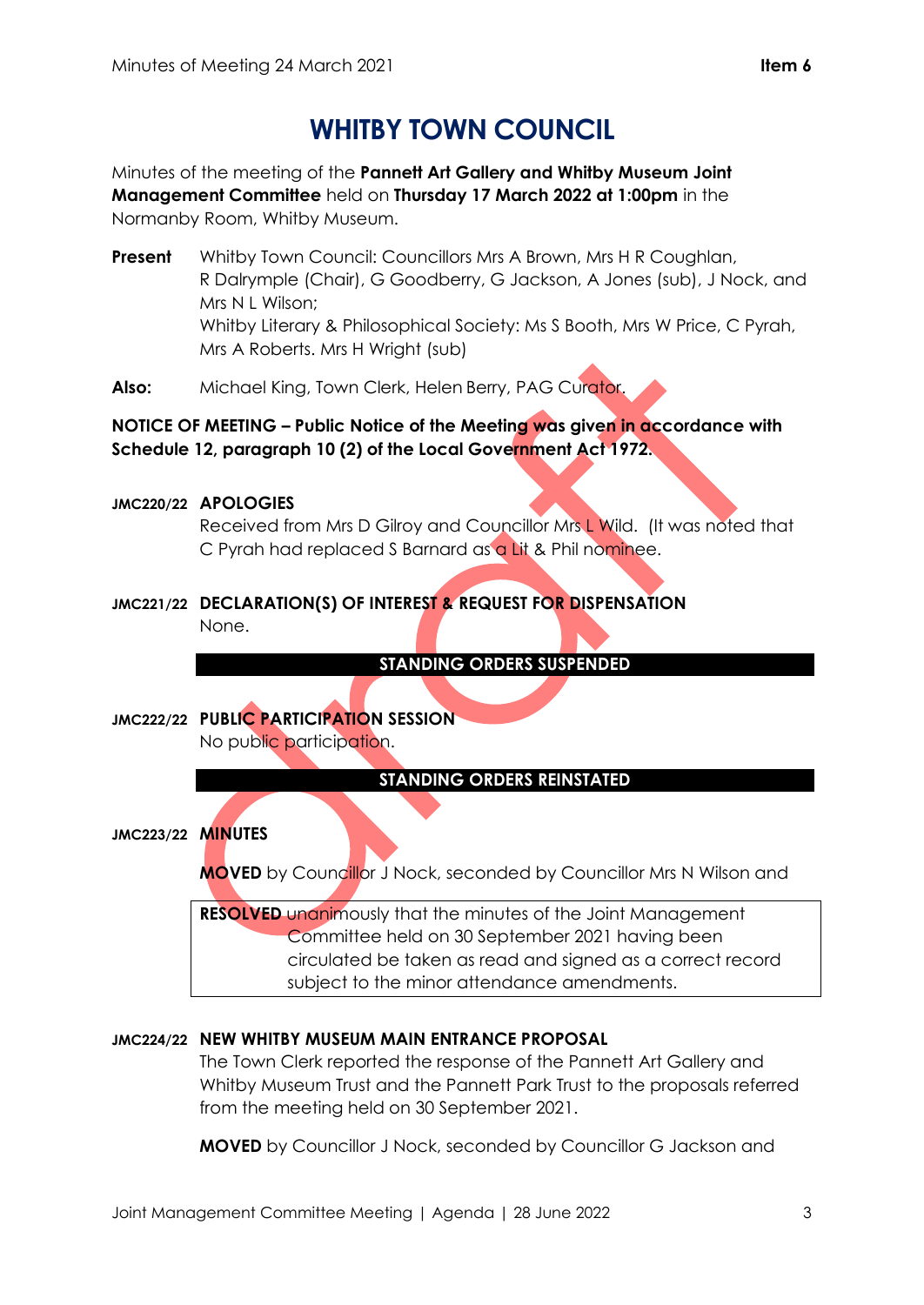**RESOLVED** unanimously (a) that the Clerks report is noted; (b) that issues relating to the access and flow of the building be considered at the next meeting of the committee.

#### **JMC225/22 REPORT ON PROPERTY MATTERS**

#### COSTS

Figures for Income and Expenditure on building maintenance were submitted.

BUILDING SURVEY, HEATING, RE-WIRING AND FLOORING An ITT covering this work had been accepted by a contractor to be appointed through the YorHUB framework agreement. A response was awaited.

#### LIFT UPDATE

recent work had added shaft lighting and an access ladder to the lift shaft. An auto dialler had been installed to connect to the phone system. Clarification was being sought on the announcement by BT/Openreach of plans to switch off their PSTN (Public Switched Telephone Network) and ISDN (analogue) lines in 2025 and to stop installing new lines in 2023.

#### FIRE DRILL AND ESCAPE ROUTE

It was confirmed that fire exits must comply with the building standards from the date of installation, subject to a re-evaluation if major works are carried out to the building.

#### OUTSIDE DECORATION

Quotations were being sought from suitably capable decorators covering all external woodwork, painted stonework and ironwork including rainwater goods. It is anticipated that this work would be carried out in late spring, during favourable weather.

#### **FLOOR**

Remedial work to 'grind' ill-fitting metal grills was identified. Suitable contractors would be sought.

#### SIGNAGE

Proposed signage for the front and rear of the building was discussed – it was agreed that a walk-around and photo survey would be undertaken to finalise the specification for new signage and co-ordinated into the (separate) external decoration.

#### AIR CONDITIONING

It was identified that additional units fitted as part of the refurbishments would revert to the town council as landlord once any purchase warranty was exhausted. Future maintenance would be commissioned by the landlord and recharged to the tenant.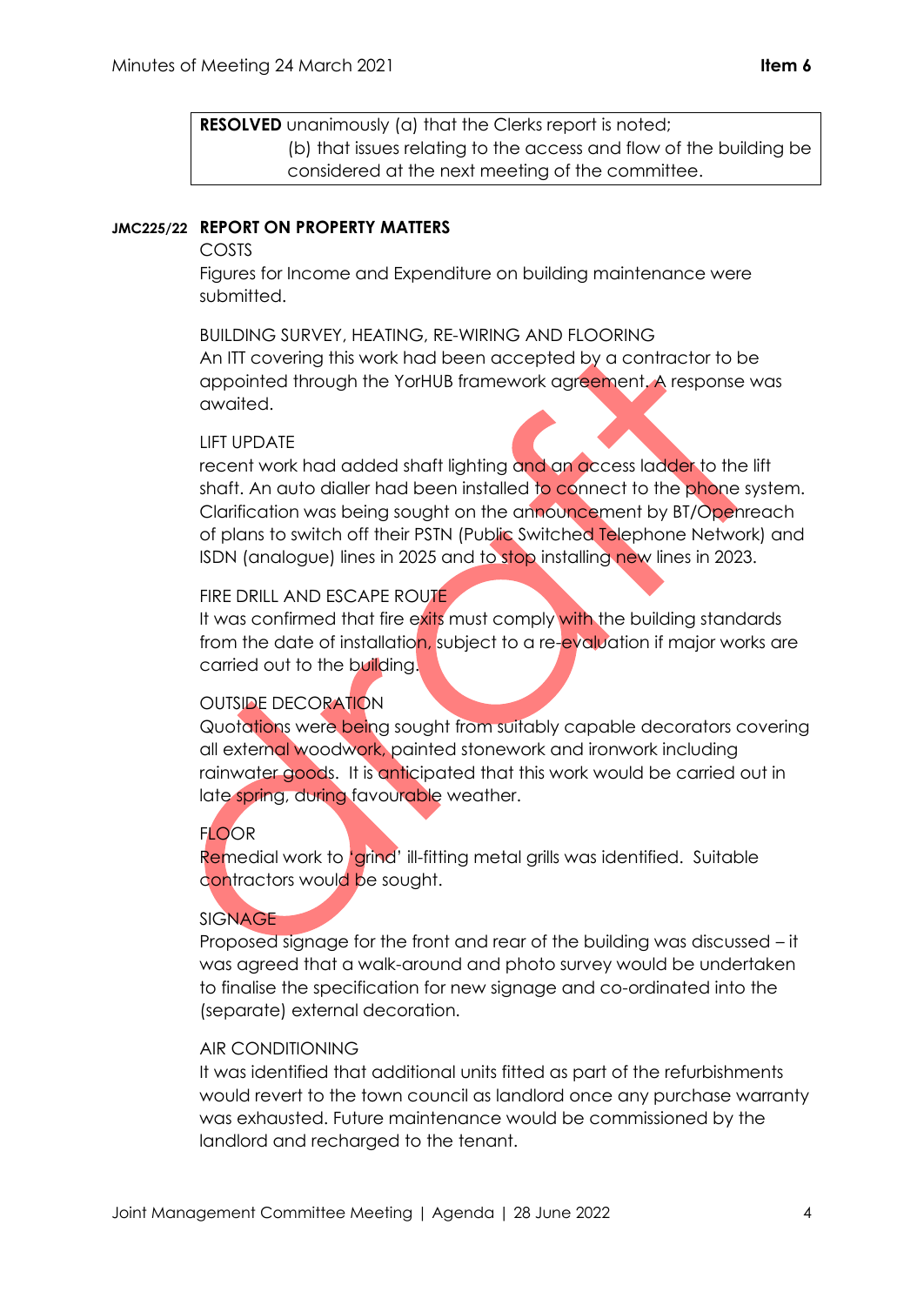WORK UNDERTAKEN BY THE MUSEUM

It was confirmed that work had been completed to the Tea Room, Normanby Room, including AV and lighting, and to the museum's telephone and WIFi.

**MOVED** by Councillor Mrs N Wilson, seconded by Councillor G Jackson and

**RESOLVED** unanimously that the above information is received.

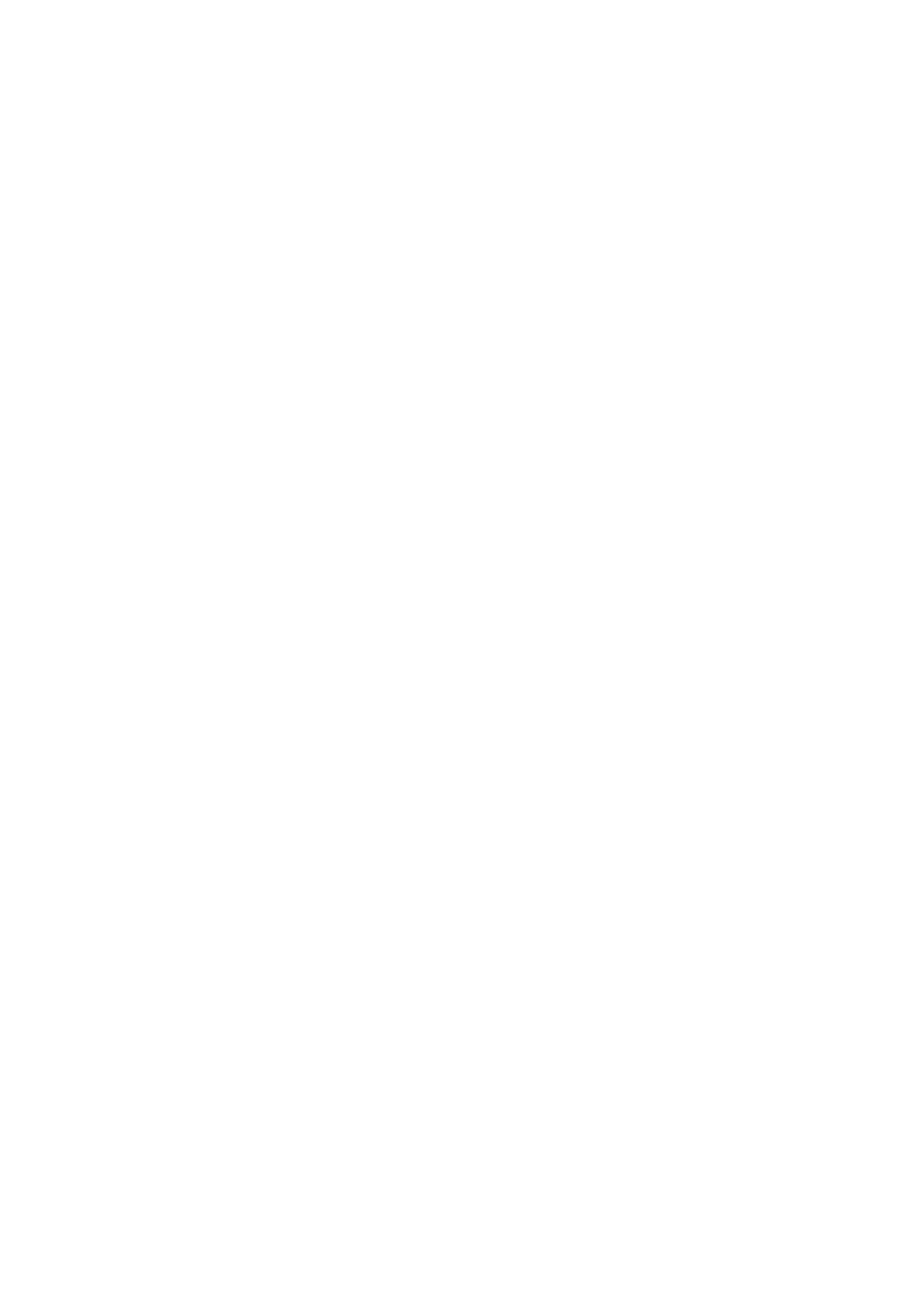## **TERMS OF REFERENCE WHITBY TOWN COUNCIL**

# **PANNETT ART GALLERY & WHITBY MUSEUM JOINT MANAGEMENT COMMITTEE**

## **General**

A Committee of the Town Council established by High Court Order to "repair, maintain and keep in a good and proper state of repair and condition (both inside and outside) the buildings constituting the Art Gallery and the Museum building including the Kendal Room, in Pannett Park" having due regard to "the purposes for which the buildings are to be used and the nature and value of the contents thereof".

Note: The contents of the Art Gallery are held in trust by the Town Council on behalf of the inhabitants of Whitby. The contents of the Museum are held in trust by the Whitby Literary and Philosophical Society for the inhabitants of Whitby. The contents of the Library and Archives are the sole property of the Whitby Literary and Philosophical Society.

| Number of Members                                  | Nine councillors to include the Chair of<br>the Finance & Gen Purposes Committee,<br>the Chair of the Human Resources<br>Committee, 7 members of the PAG<br>Committee - and 6 nominees from the<br>Whitby Literary & Philosophical Society -<br>total 15 |
|----------------------------------------------------|----------------------------------------------------------------------------------------------------------------------------------------------------------------------------------------------------------------------------------------------------------|
| Substitute Members Permitted                       | Yes: any member of Town Council                                                                                                                                                                                                                          |
| Appointments/Removals from Office                  | Councillors:<br>by resolution of full Council.<br>Society members:<br>by resolution of Lit & Phil Management<br>Committee                                                                                                                                |
| Restrictions on Appointment                        | None                                                                                                                                                                                                                                                     |
| Restrictions on Chairmanship/Vice-<br>Chairmanship | Chairman & Vice Chairman must be a<br>Councillor.                                                                                                                                                                                                        |
| Quorum                                             | <b>6 Councillors</b>                                                                                                                                                                                                                                     |
| Number of ordinary meetings per Council<br>Year    | Minimum of 2                                                                                                                                                                                                                                             |
| <b>Current Sub-Committees</b>                      | None                                                                                                                                                                                                                                                     |

## **Membership, Chairmanship and Quorum**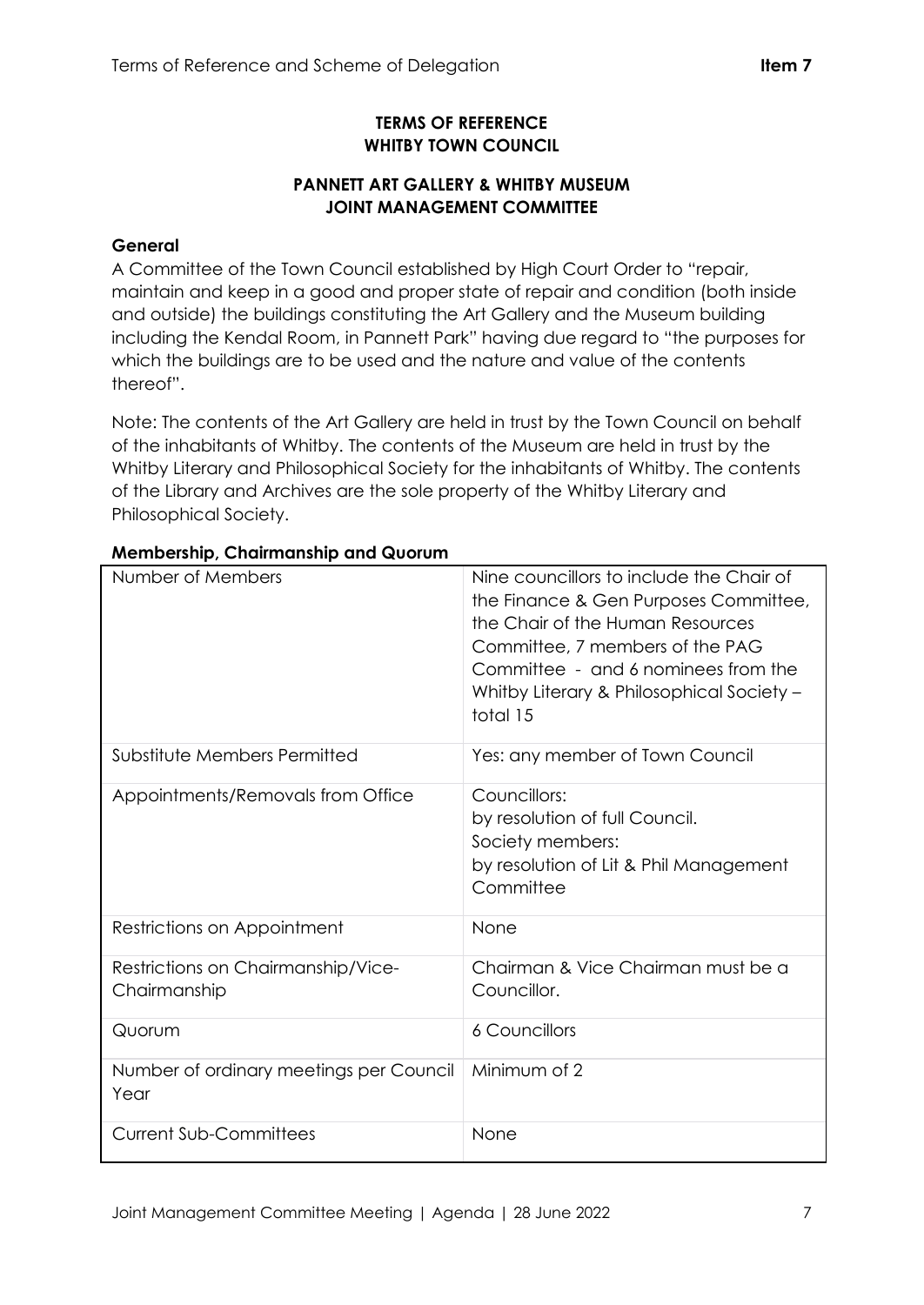## **Terms of Reference**

- 1. Under the terms of the 999-year lease\*, the right and duty of maintenance of the fabric of both the Art Gallery and Museum buildings and the heating and lighting and administrative services of all of the said buildings is vested in the Joint Management Committee which is deemed to be a Committee of the Council.
- 2. Responsible for authorising the use of the Art Gallery for any official or public ceremonies or for the purposes of holding therein concerts, art exhibitions, or lectures, or for other cultural purposes; and to provide for the admission of the public during the periods of any such use on such terms as to payment or other conditions as the Joint Management Committee determines.
- 3. Responsible for implementing measures to safeguard the security of building and its contents, within the agreed budget.
- 4. Responsible for implementing health and safety measures and procedures to safeguard employees, users, and visitors to the building, within the agreed budget.
- 5. Formulate and make recommendations to Council in relation to strategies, for maintenance of the fabric of the building, which require financial outlay in excess of the agreed budget.
- 6. Formulate and make recommendations to Council in relation to caretaking provision. (Note: Under the terms of the lease\* the Council employs and pays the wages of the caretaking staff)
- 7. To determine by resolution annually, the contribution to be made by the Whitby Literary and Philosophical Society each year towards the costs and expenses to be incurred by the Council in repairing and maintaining the buildings, provided that the Society shall not be required to contribute in any year, a sum in excess of 60% of the total monies received by the Society in that year in respect of charges for admission to the Museum and other rooms under the control and management of the Society.
- 8. Responsible for preparing a draft revenue budget for each coming financial year in respect of the functions falling within the terms of reference of the Joint Management Committee and to submit that to the Finance & General Purposes Committee for consideration by not later than 31 December in any year.

## **Delegated Powers.**

- 9. The matters referred to in Paragraphs 1,2, 3, 4, 5, 6 and 8 above are fully delegated.
- 10. The Town Clerk or in the absence of the Town Clerk, the Deputy Town Clerk is authorised to act as and carry out the duties of the Responsible Financial Officer.
- 11. The Town Clerk or in the absence of the Town Clerk, the Deputy Town Clerk is authorised to act as and carry out the duties of the Senior Officer of the Council in respect of the Council's employees in the Museum and Art Gallery building.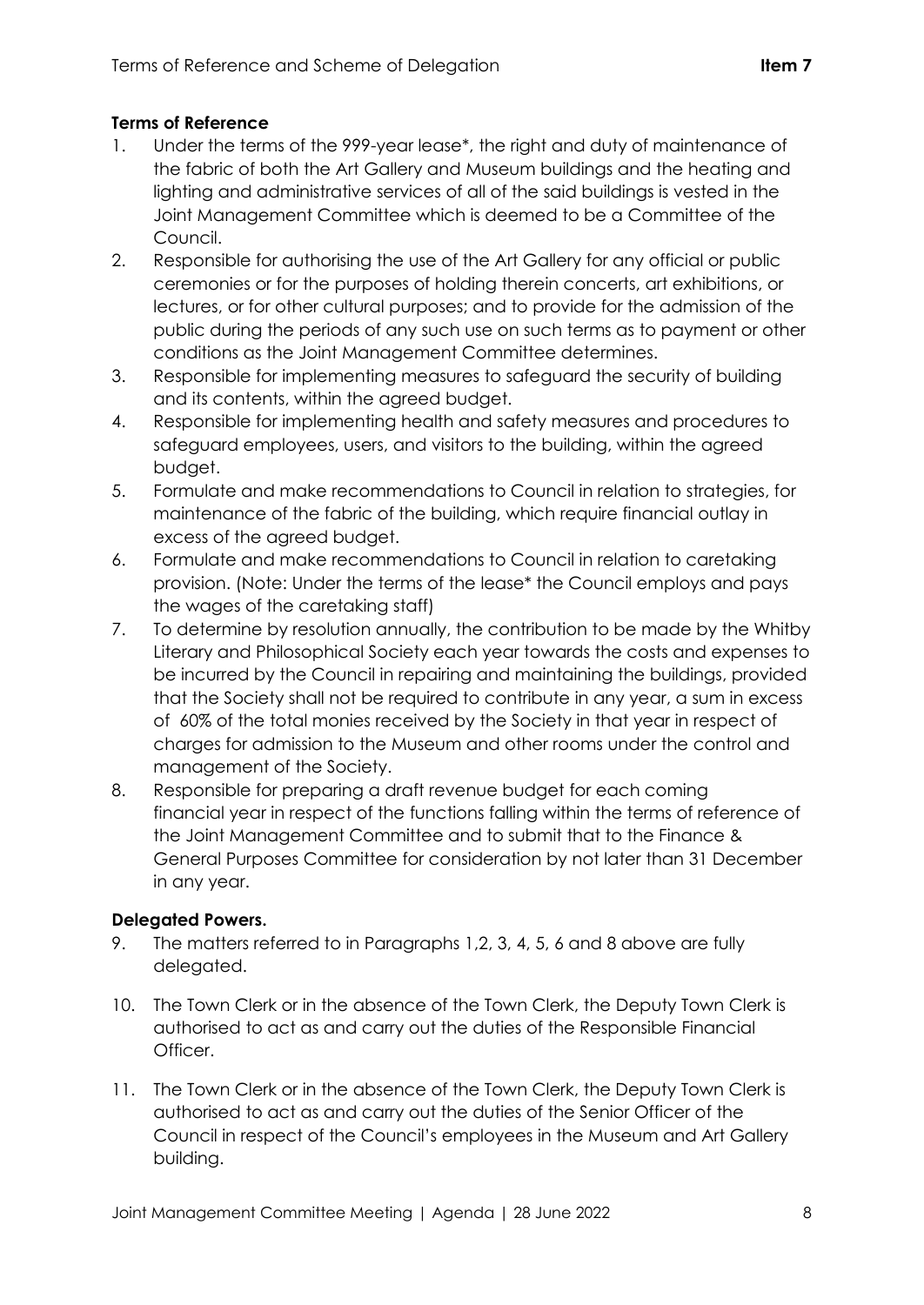## **Notes**

Following the election of the Chairman and Deputy Chairman of the Joint Management Committee at the first meeting of the Committee in each Council year, the order of business shall be as follows:

- (a) Confirmation of the accuracy of the minutes of the last meeting of the Committee.
- (b) Review of the terms of reference of the Committee.
- (c) Review of delegation arrangements to employees
- (d) Review and adoption of appropriate standing orders, policies and procedures relating to the functions of the Committee.
- (e) Review of the anticipated Committee workload for the coming year.
- Note: The terms of reference for the Art Gallery Committee will be determined by the Council as the trustees of the Art Gallery and its collections.

# **Version History**

These Terms of Reference were approved by the Town Council on 2 November 2020 (Minute 086/20 refers)

- The Legal Orders and Leases under which this Committee holds its terms of reference are:
	- (a) Order of the Chancery division of the High Court of Justice made on 5 November 1948 re: lease dated 15 August 1931
	- (b) 999 year lease between Whitby Urban District Council and Whitby Literary and Philosophical Society dated 2 June 1953 and a supplemental lease dated 10<sup>th</sup> February 2003

Note: Whitby Town Council is the assigned successor to Whitby Urban District Council in respect of these documents.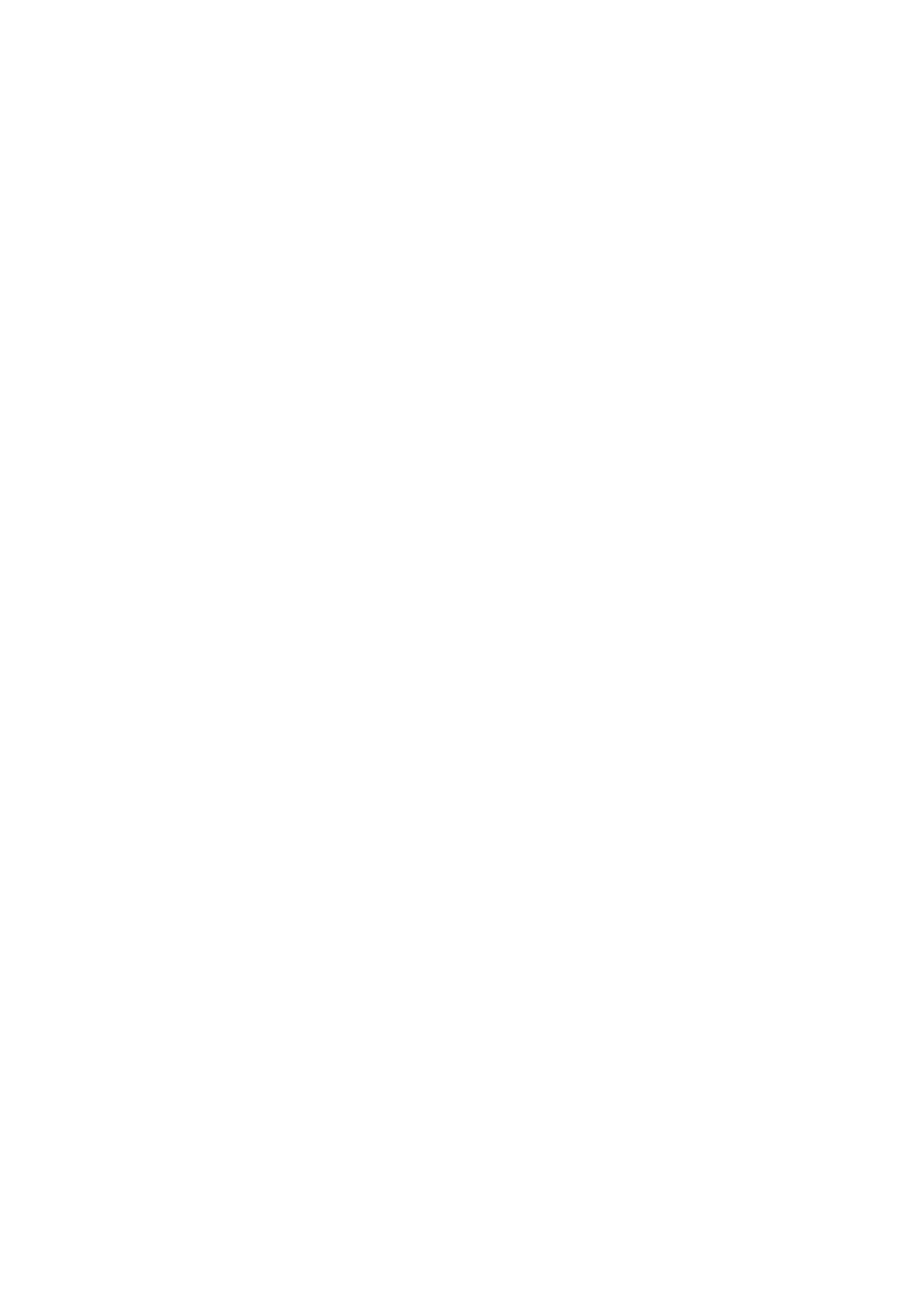- **1. Letter to all councillors, received 27 May 2022, considered at the FP&GP Committee meeting on 7 June 2022**
- **2. Letter to the Joint Management Committee - addressed Dear Councillors (sic) on behalf of the trustees received 20 June 2022**

Sent under separate cover to members of the committee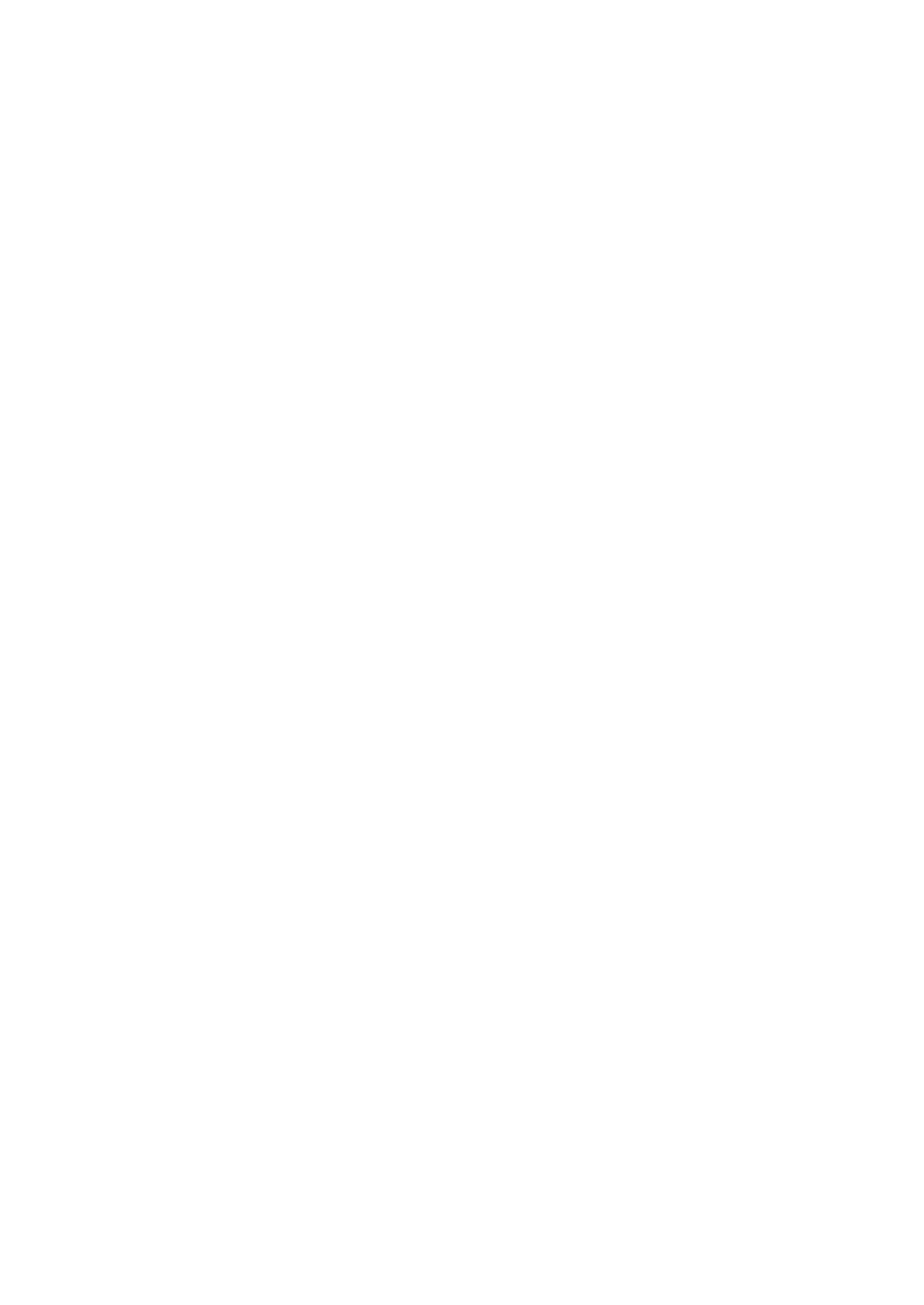# **WHITBY TOWN COUNCIL JOINT MANAGEMENT COMMITTEE – 28 JUNE 2022**

## **BUILDING MAINTENANCE EXPENDITURE 2020-2022**

### **1. Introduction**

1.1 The table below shows building maintenance income and expenditure in the past two financial years.

|                                                    | 2021-221  | 2020-21   |
|----------------------------------------------------|-----------|-----------|
| Income                                             | (E)       | (f)       |
| 4000/6 Refunds Lit and Phil                        | 3,528     | 4,076     |
| 4000/7 Art Gallery/Museum admission sales          | 45,065    | 8,389     |
| Lit & Phil Derived Income                          | 48,592    | £12,466   |
| <b>Expenditure</b>                                 |           |           |
| 5000/4/1 Gas                                       | 7,396     | 7,302     |
| 5000/4/2 Electricity                               | 9.366     | 4,897     |
| 5000/4/3 Water Rates                               | 1,256     | 736       |
| 5000/4/4 Refuse Collections                        | 414       | 419       |
| 5000/4/5 Rates                                     |           |           |
| 5000/4/6 Hygiene Contracts                         | 896       | 1,749     |
| 5000/4/7 Security Patrols                          | 4,815     | 5,216     |
| 5000/4/8 Alarm Call Outs                           |           |           |
| 5000/4/9 ADT Contract                              | 11,282    | 6,466     |
| 5000/4/10 Repairs and Maintenance                  | 19,353    | 6,466     |
| 5000/4/11 Cleaning/Hygiene Supplies                | 3,400     | 1,207     |
| 5000/4/12 Fixtures and Fittings                    | 8,646     | 3,718     |
| 5000/4/14 Maintenance Reserve                      |           |           |
| 5000/4/15 Air Conditioning                         | 661       |           |
| 5000/4/16 Heating System                           | 877       |           |
| 5000/4/20 Overhead Recharge (Staffing & Insurance) | 40,441    | £41,934   |
| <b>Total Building Management</b>                   | 108,802   | £80,109   |
| Expenditure Allocated to Museum (78% floorspace)   | 84,866    | 62,485    |
| Less Income Received                               | $-48,592$ | $-12,466$ |
| Net Income(-)/Subsidy(+)                           | 36,274    | 50,020    |

1.2 It is **recommended** that the contribution to be made by the Whitby Literary and Philosophical Society be capped at £85,000 for 2022/23, provided that the Society shall not be required to contribute in excess of 60% of its total receipts.

<sup>1</sup> Subject to Limited Assurance Review by 30 September 2022

Joint Management Committee Meeting | Agenda | 28 June 2022 13